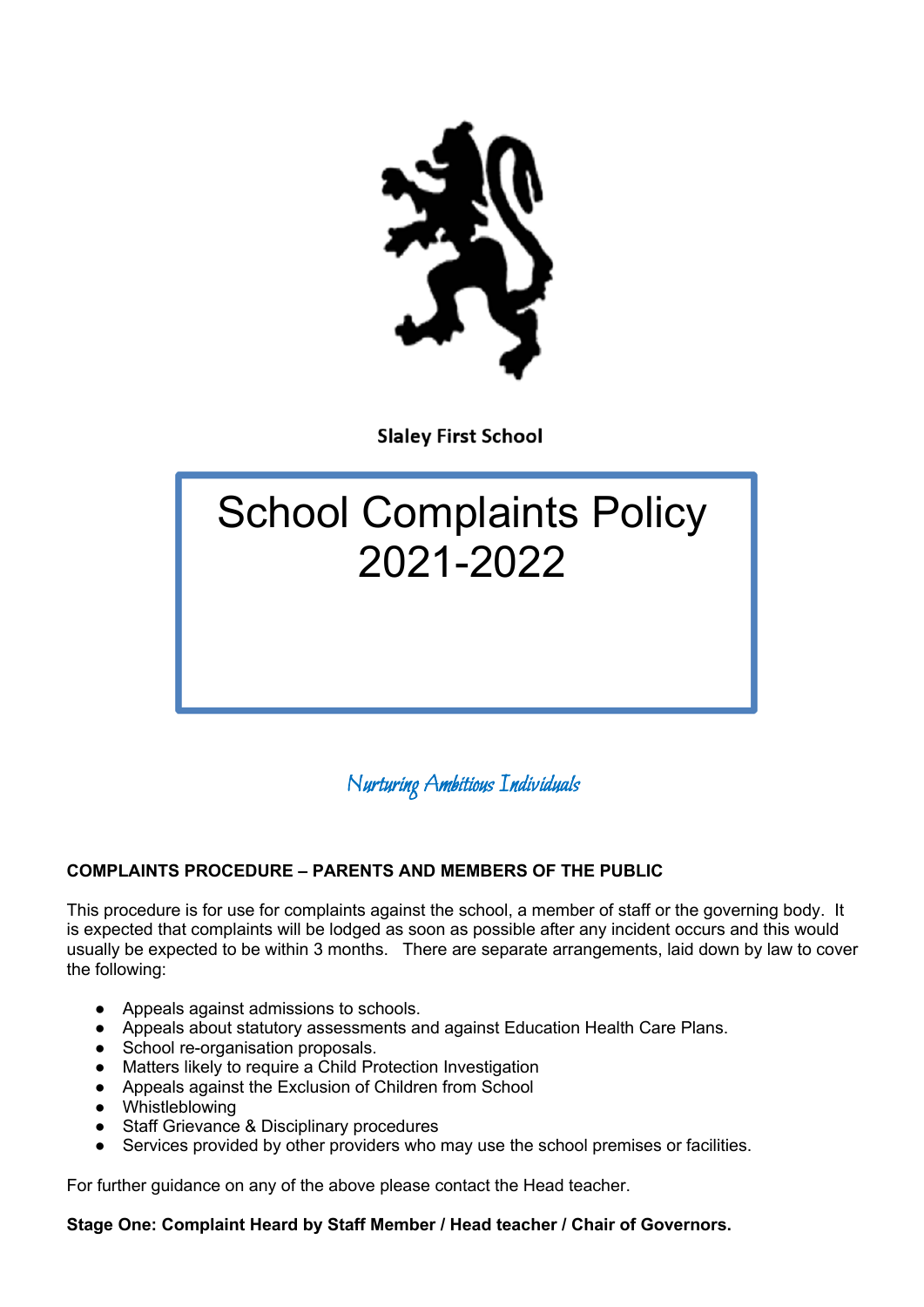It is in everyone's interest that complaints are resolved at the earliest possible stage. Throughout the process, there will be sensitivity to the needs of all parties involved and reasonable adjustments will be made to accommodate individuals. The experience of the first contact between the complainant and the school can be crucial in determining whether the complaint will escalate. To that end, if members of staff are made aware of the procedures, they know what to do when they receive a complaint.

In the first instance the complaint should be discussed between the person making the complaint and the member of staff involved. If a complainant indicates that they would have difficulty discussing a complaint with that particular member of staff, they should be referred to another staff member. Where the complaint concerns the head teacher, or a governor, the complainant should be referred to the chair of governors if the complainant feels unable to discuss with the individual involved. Complaints against the Chair of Governors should be addressed to the Clerk to Governors.

Similarly, if a member of staff/head teacher/chair of governors feels too compromised to deal with a complaint it should be referred to another member of staff or another governor. The ability to consider the complaint objectively and impartially is crucial and it is also important to give an indication of timescale if it is found that the complaint requires further investigation.

If a complainant first approaches a governor, they should be referred, via the Head Teacher, to the appropriate person i.e. the member of staff concerned or the chair of governors. **Governors should not act unilaterally on an individual complaint outside the formal procedure or be involved at the early stages in case they are needed to sit on a committee at a later stage of the procedure.**

It is hoped the majority of complaints can be resolved at this informal stage and to this end it may be useful to involve the Client Relations service, within the Children's Services Directorate of the Local Authority, who are available to advise parents on the complaints process and may on occasion help to facilitate contact with the school. The School Support Service can advise the school on procedure.

# **Stage Two: Formal Consideration of Complaint.**

If the complainant is dissatisfied with the outcome of Stage 1 or the way the complaint has been handled at stage one and wishes to pursue their initial complaint further, the head teacher/chair of governors may delegate the task of formally investigating the complaint to another staff member or another governor.

A letter of complaint should be written by the complainant to the Chair Of Governors.

The head teacher/chair of governors may also, in exceptional circumstances, commission an investigating officer report to be undertaken by an external consultant. The person making the complaint should be informed that an investigation is underway and that they will receive a response **within 25 working days**, or a letter explaining the reason for any subsequent delay.

Once the relevant facts have been established and conclusions drawn, the head teacher/chair of governors/nominated officer should relay the decision, and the reason for the decision, in writing to the complainant.

## **Mediation (Optional stage)**

*The School may offer the option of mediation following the investigative stage of the complaint consideration, if the complainant is not satisfied with the outcome at Stage 2, this is not instead of Stage 3 rather as an additional way of reaching agreement and securing a way forward. Complainants do not have to accept mediation nor do the school have to offer this step if it is felt to be inappropriate.* 

## **Stage Three: Complaint Heard by Governing Bodies Complaints Committee**

If the complainant is still dissatisfied with the outcome they should contact the head teacher/chair of governors/nominated officer giving details of the complaint **within ten school days** of receipt of the stage 2 decision letter. The chair or nominated officer governor will convene a governing body complaints committee, if they consider it appropriate, after considering the report of the investigating officer and the request of the complainant - the usual practice at Stage 3 would be to convene a Panel as the complainant should be allowed to complete the complaints procedure in full.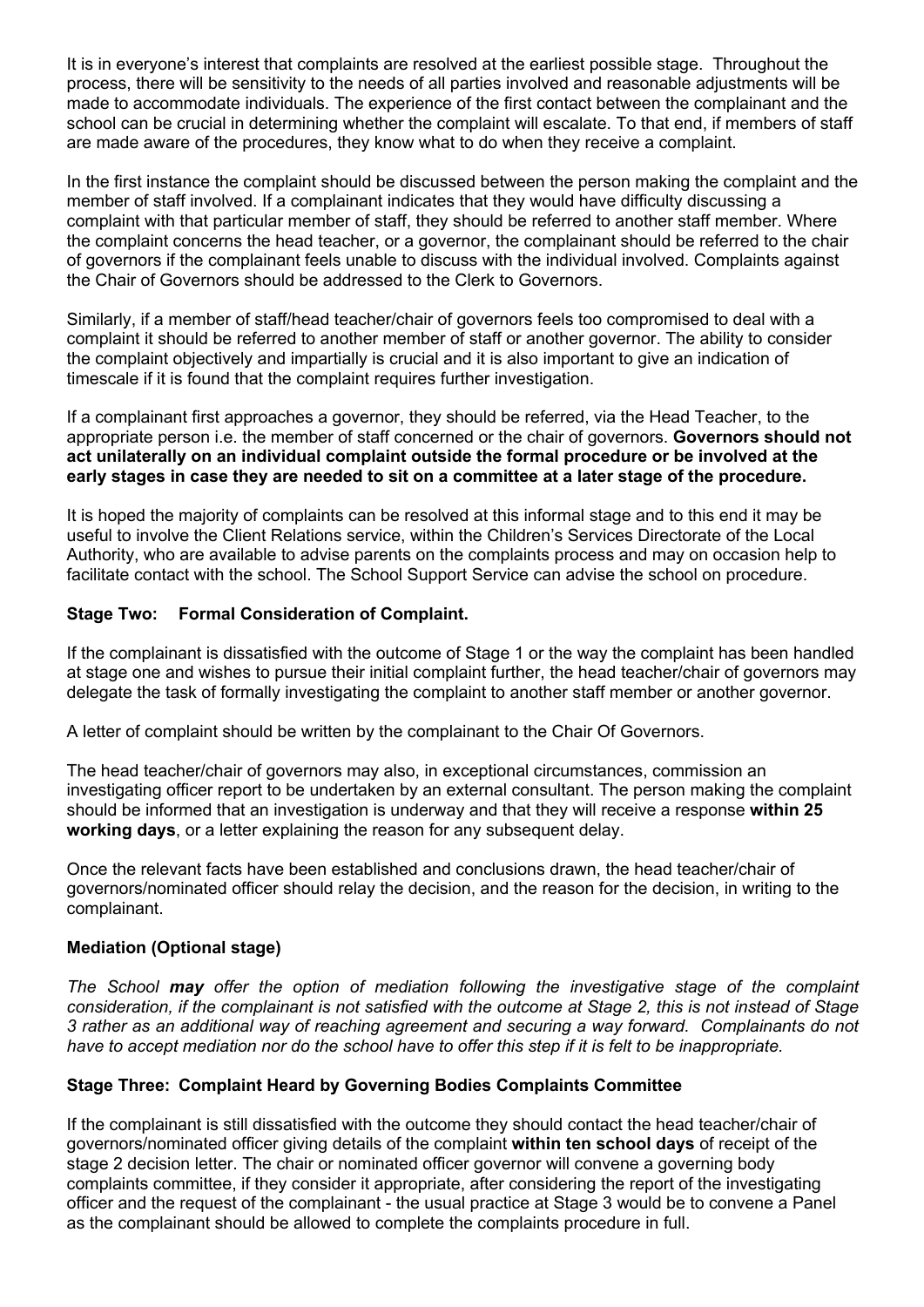When convened, the committee will consist of a minimum of three governors with delegated powers. The committee will be appointed by the chair of governors with the chair of the committee being appointed when they meet. The complaints committee will take a decision as to any action to be taken in response to the complaint. For example, they may choose to:

- convene a hearing at which the complainant will be invited to put forward their case. This should be held within **20 working days** of the decision to hold the hearing;
- dismiss the complaint in whole or in part;
- uphold the complaint in whole or in part;
- recommend changes to the school's systems or procedures to ensure that problems of a similar nature do not recur.

In reaching a decision the committee may take the advice of such bodies as they see fit, in particular the Local Authority. If it is decided that it is appropriate to hold a hearing, the clerk of the complaints committee will inform both parties in writing of the decision of the committee within **five school days**.

If, after following the school's own complaints procedure, the complainant is dissatisfied with the outcome at Stage 3, or if there are reasons why they cannot use that procedure - for example, they feel their complaint has not been or will not be given a fair consideration due to a conflict of interest – they can forward their complaint to the Department for Education, using the online **school complaints form**.

It should be noted that these complaints committees are not a form of legal proceeding and therefore it is inappropriate for either the school or the complainant to bring legal representation. The exception to this would be if a member of staff, as a witness, wished to bring individual union or legal representation. If a complainant should decide to commence legal action against the school in relation to their complaint then the school would consider suspending the complaints procedure until such legal proceedings had concluded.

**Making a complaint to the Department should only happen once all other routes have been followed.** The exception to this may be where there is a child protection concern, or where a child is missing education.

More information about making a complaint can be found on the DfE website: http://www.education.gov.uk/schools/leadership/schoolperformance/b00212240/making-complaintschool/how-to-complain

*If a complaint has been made by a number of parents and it is about a whole school issue they may, at any stage of the procedure, ask the Chief Inspector of schools to investigate their complaint. The Chief Inspector may or may not require the school's complaints procedure to be exhausted before he decides whether or not to investigate.* 

*However, should the school become the focus of a complaint campaign; receiving a large volume of connected complaints all based on the same subject or from complainants unconnected with the school then the school reserves the right to deal with these complaints by means of either a template response or a general response posted on the school website.* 

*A separate policy is in place in respect of serial and persistent complainants.*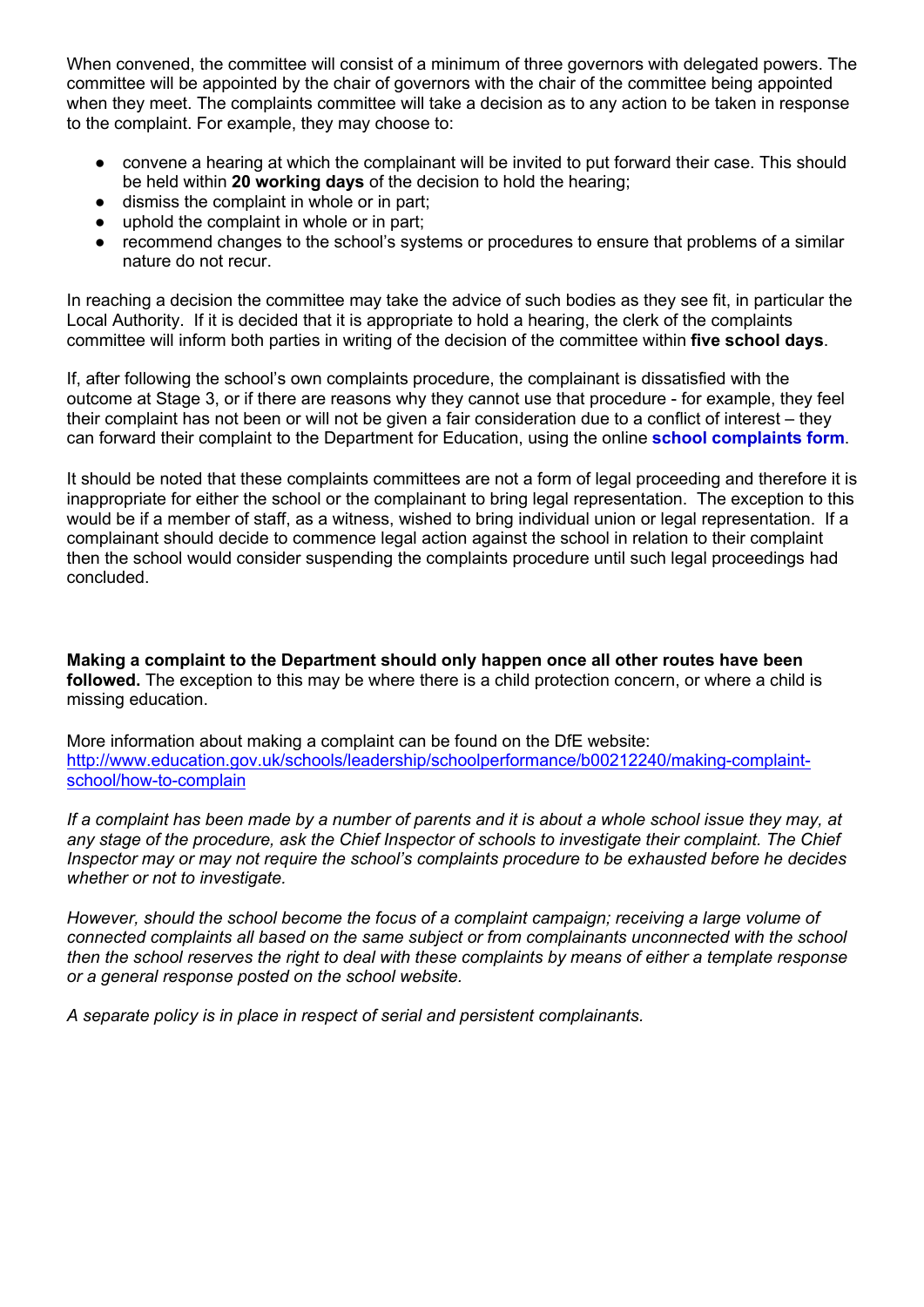### **Complaint Form**

**Please complete and return to the Headteacher who will acknowledge receipt and explain what action will be taken. If you have difficulties completing the form please contact the school so specific arrangements to consider your complaint can be made.**

**Your name:**

**Pupil's name (if applicable):**

**Your relationship to the pupil (if applicable):**

**Address:**

**Postcode: Day time telephone number: Evening telephone number: E mail:**

**Please give details of your complaint.**

**What action, if any, have you already taken to try and resolve your complaint. (Who did you speak to and what was the response)?**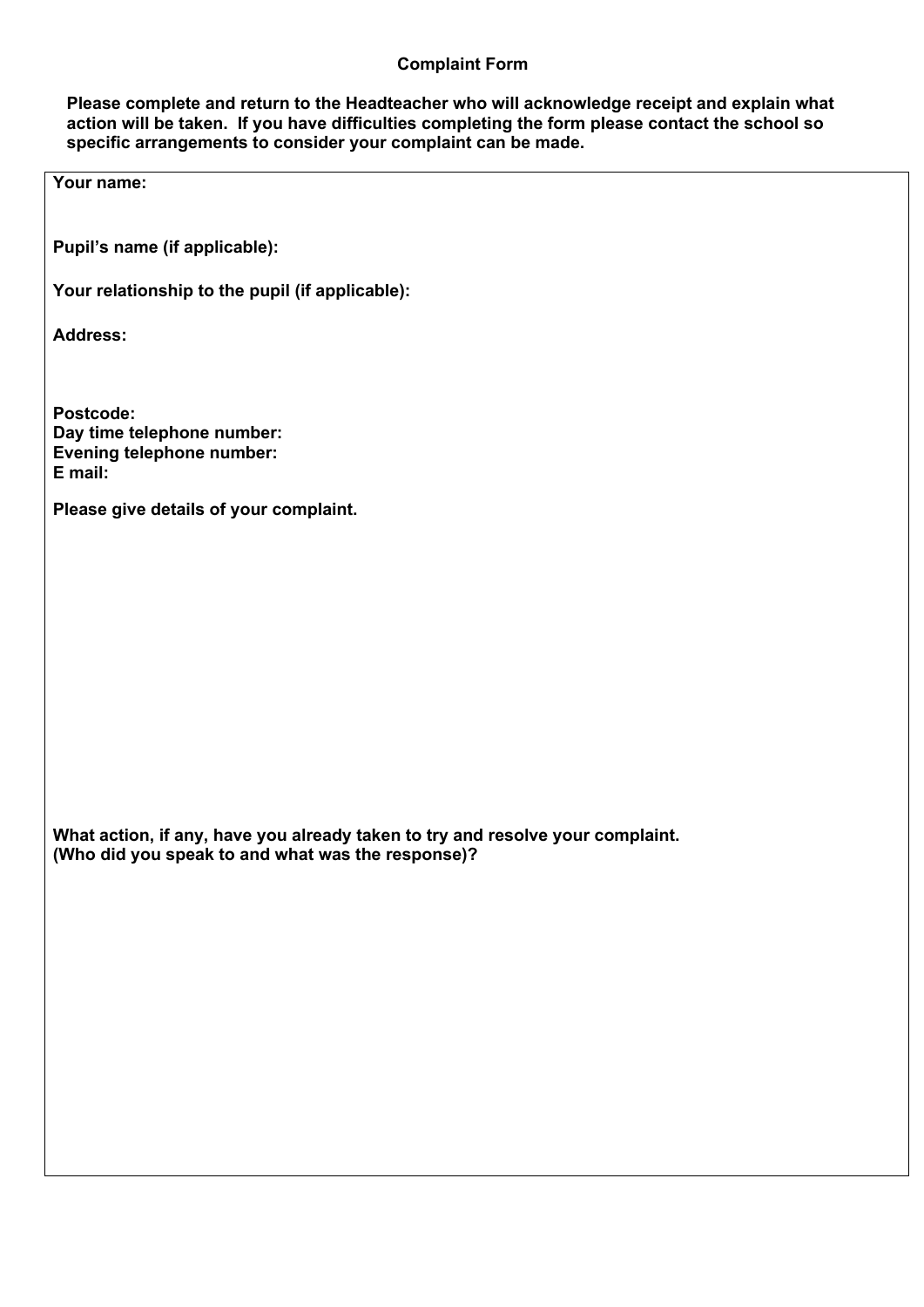| What actions do you feel might resolve the problem at this stage? |
|-------------------------------------------------------------------|
|                                                                   |
|                                                                   |
|                                                                   |
|                                                                   |
|                                                                   |
|                                                                   |
|                                                                   |
| Are you attaching any paperwork? If so, please give details       |
|                                                                   |
|                                                                   |
|                                                                   |
|                                                                   |
|                                                                   |
|                                                                   |
| Signature:                                                        |
| Date:                                                             |
|                                                                   |
| <b>Official Use Only</b>                                          |
| Date acknowledgement sent:<br>By whom:                            |

**Complaint referred to:**

**Date:**